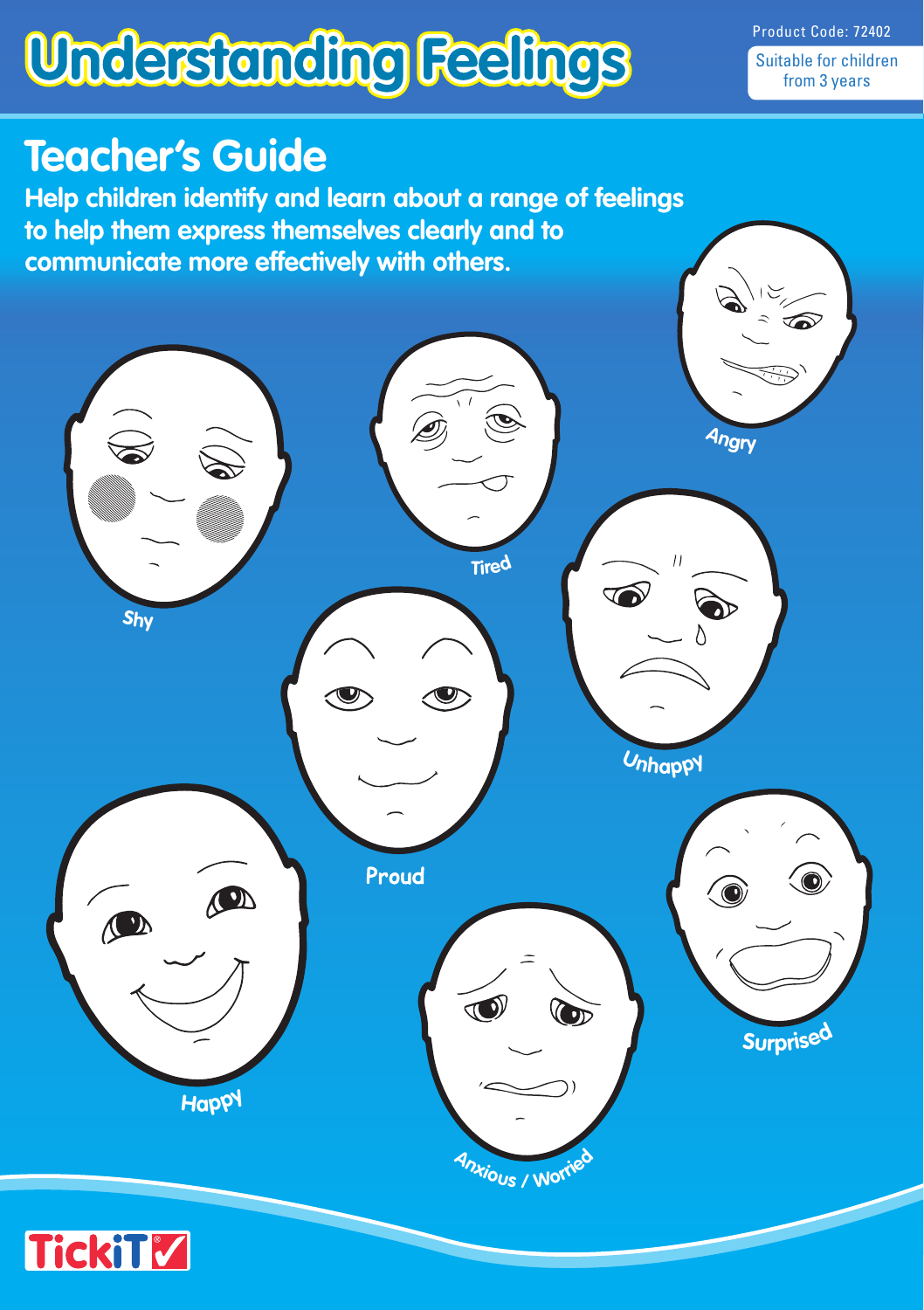## inspire · engage · educate

www.tickitproducts.co.uk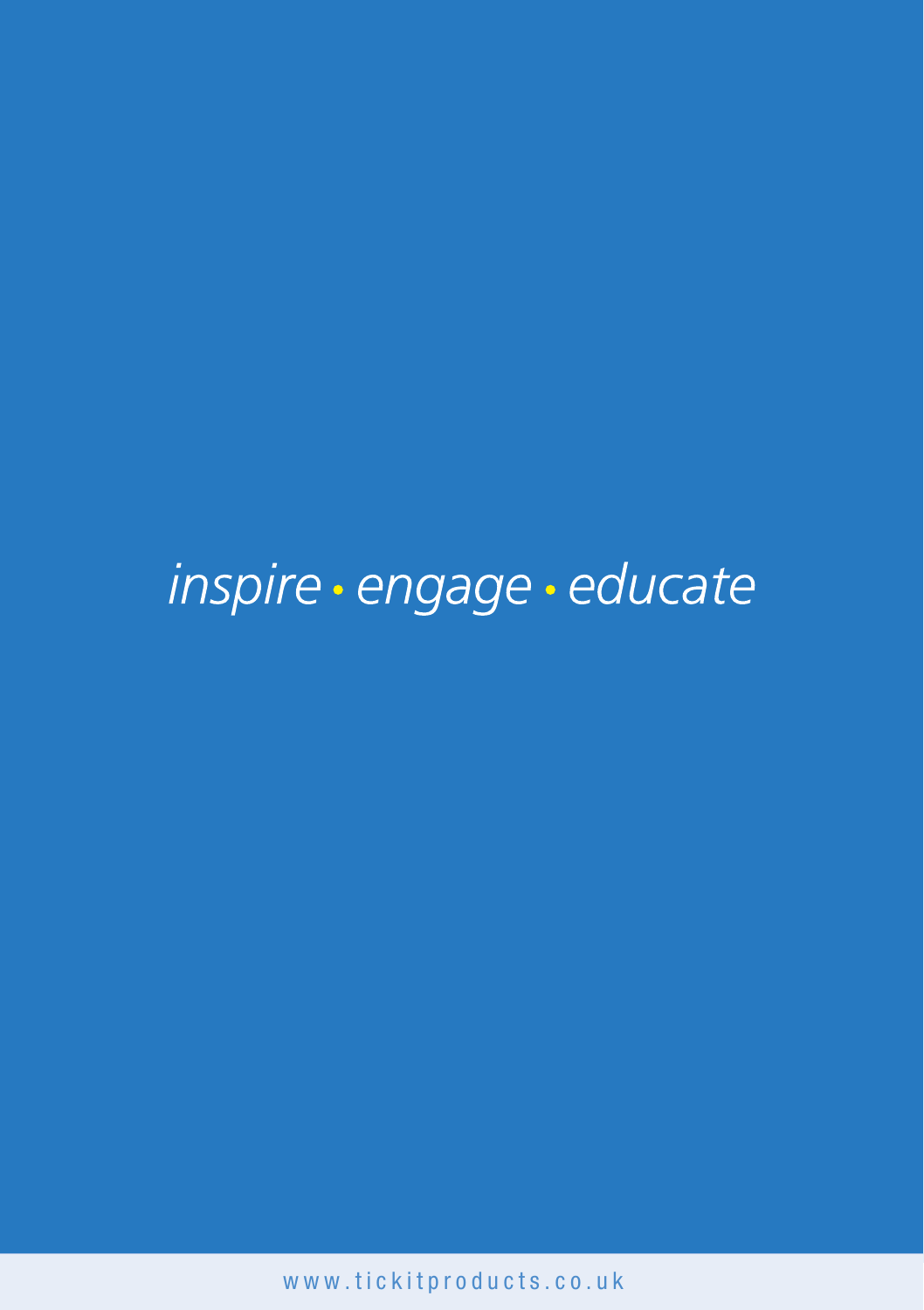### Understanding Feelings Guide Introduction

The Understanding Feelings resources can be used in a wide variety of ways to help children to identify and learn about a range of feelings, to help them to express themselves clearly and to communicate more effectively with others.

#### Pack contents:

- 13 clear acetate faces showing facial expressions which demonstrate a range of different feelings or emotions
- 3 x Unprinted clear acetate face shapes which children can use with a dry wipe marker
- 3 x White acetate face shapes which can be used with a dry wipe marker
- 3 x Reflective mirrored face shapes so children can observe and create their own facial expressions
- Emotions poster with a key identifying the 13 different feelings or emotions faces



This guide and components in this set may be freely photocopied within purchasing establishment only.

www.tickitproducts.co.uk www.tickitproducts.co.uk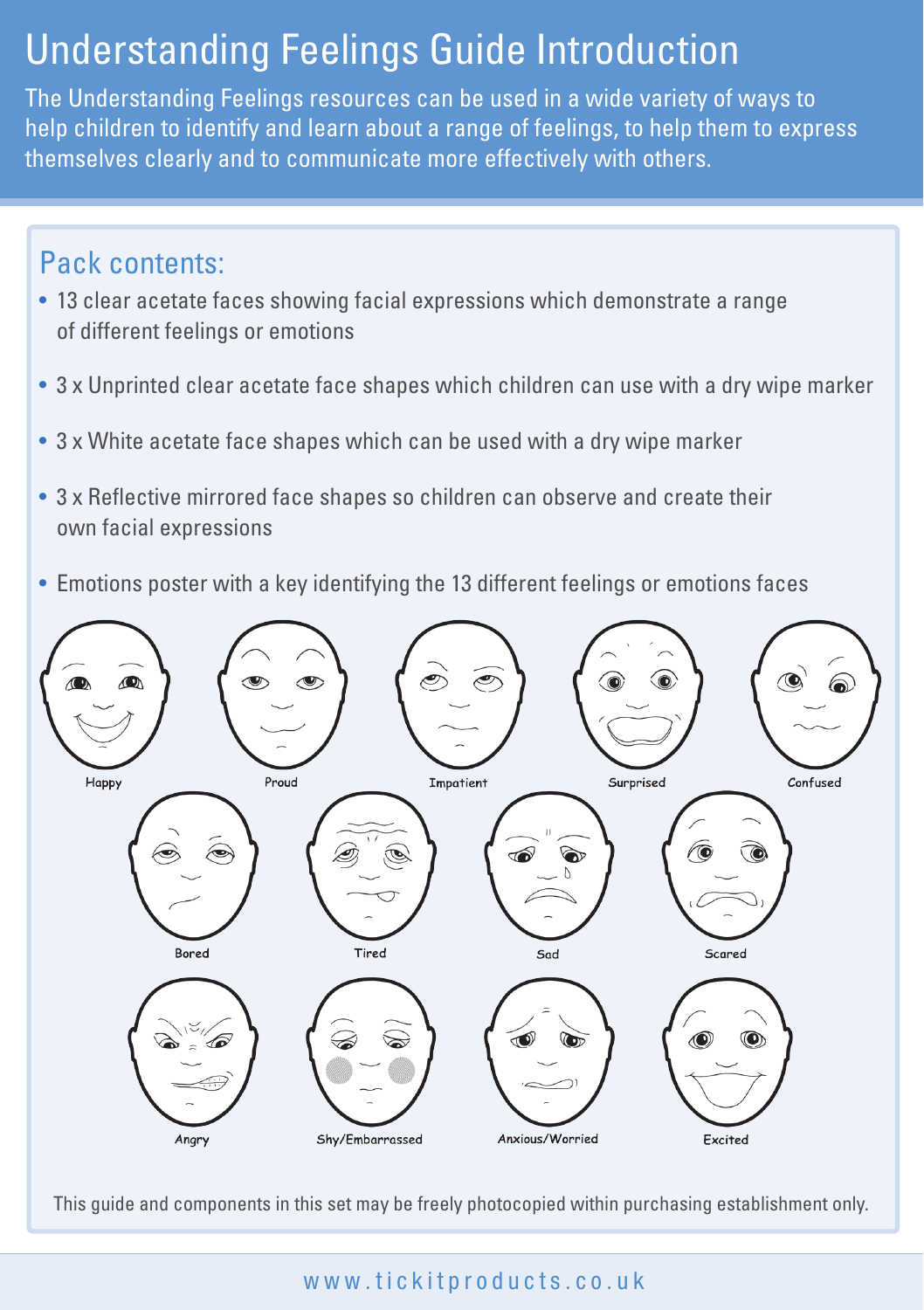#### Guide information:

Of the thirteen different feelings and emotions included in this resource pack, some will be easier than others for young children to recognise. It may be best to initially introduce the four basic emotions of happy, sad, angry and scared. Choose one feeling at a time to introduce to the children.

#### This is how I feel?

Pick a Feelings face - the happy face would be a good one to use - to display to a group of children. Ask the children,

'How do you think this person is feeling?' 'Have you ever felt like this?' 'Can you think of a situation where you always feel like this?'

Listen to what the children have to say and follow up on any interesting conversations which may arise.

Encourage the children to complete the statement:

#### 'I feel happy when...'

Discuss with the group how everyone is different and how different situations make them feel happy.



Now you could repeat the exercise using the sad, angry and scared faces.



For older children you could extend the range of faces/expressions used as children become more skilled at distinguishing between the different expressions shown on the faces.

#### www.tickitproducts.co.uk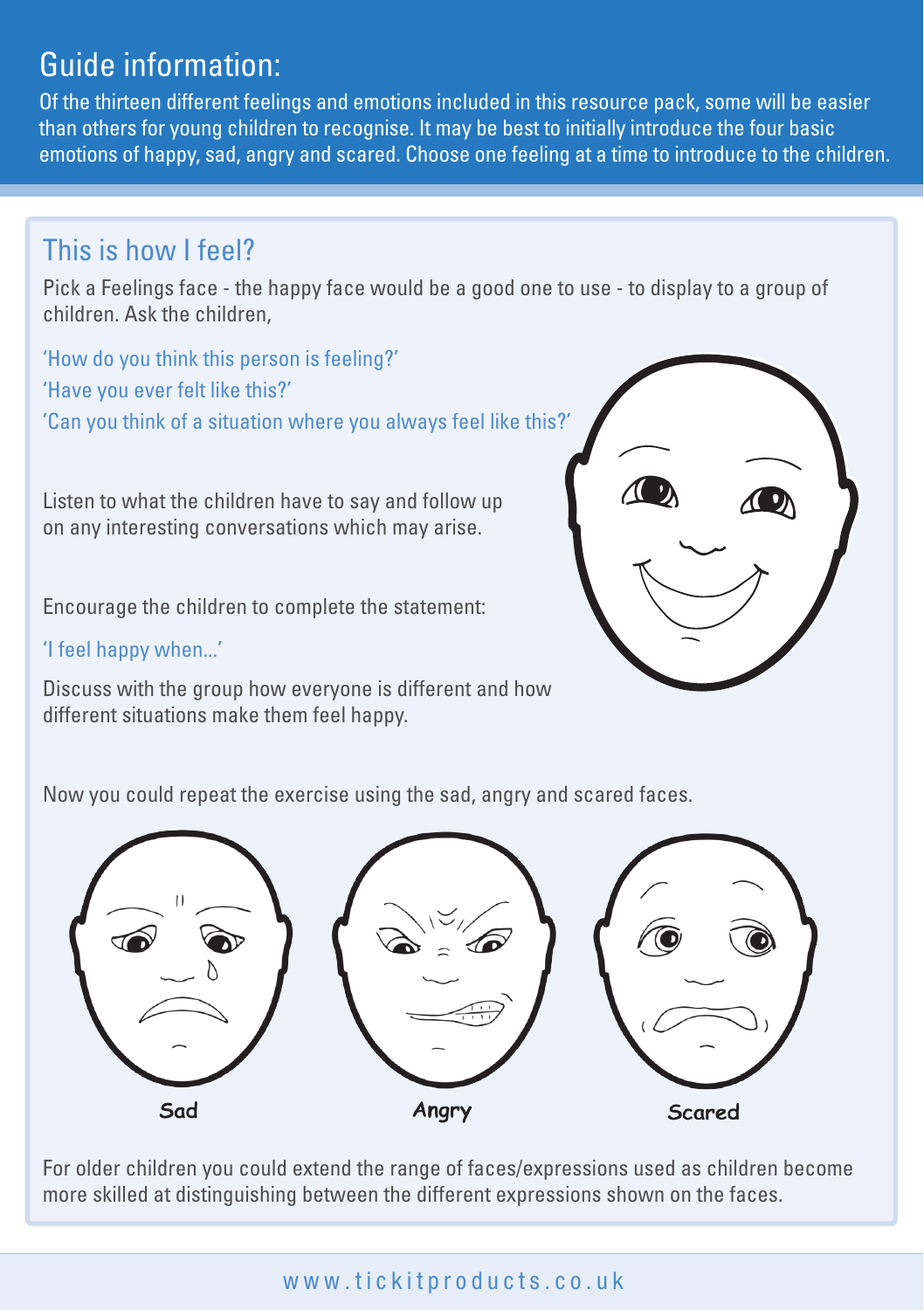#### Guess how I feel?

When the children have become familiar with the different expressions on the Feelings faces you can encourage them to mimic the different expressions. Use the mirrored reflective face to do this.

You could play a game with a group of children where a child chooses one of the expressions and then, without letting the rest of the group see it, mimics the expression on the Feelings face. The rest of the group have to try to guess what feeling is being expressed.

You could take photographs of the children showing the different feelings and build up a photobook. Other children could then be encouraged to try to guess what feeling each of the expressions is showing.

Again, start with the easiest to recognise feelings and build up the range over time.

To extend this activity encourage children to focus on just one element of the different expressions – the eyes or the mouth. Lay out the Feelings faces on a light panel or table and cover up the bottom part of each face so only the eyes are visible. Challenge the children to guess what each expression means. Repeat with just the lower half of the Feelings faces exposed.

The more aware children become of the messages which they are displaying through their expressions and body language, the more emotionally literate they will become.

#### This is how I feel today

Children can also try to record the features of their different feelings by using the reflective mirrored face and then drawing on the blank face using a write on / wipe off pen.

For example, a child who is showing a happy face in the mirror will try to draw a smile on the blank white face.

Alternatively you might want to use the acetate face on a light box for children to copy the features on to the blank white face.

#### Understanding messages

Another activity for the children to develop an understanding of the feelings is to give them a simple sentence, for example, 'I am going home'.

Ask the children to try saying it in a happy voice or a sad voice.

Can they say it in an angry voice or a scared voice?

These different voices can be recorded and played back for a group of children to discuss and guess the feeling.

#### www.tickitproducts.co.uk www.tickitproducts.co.uk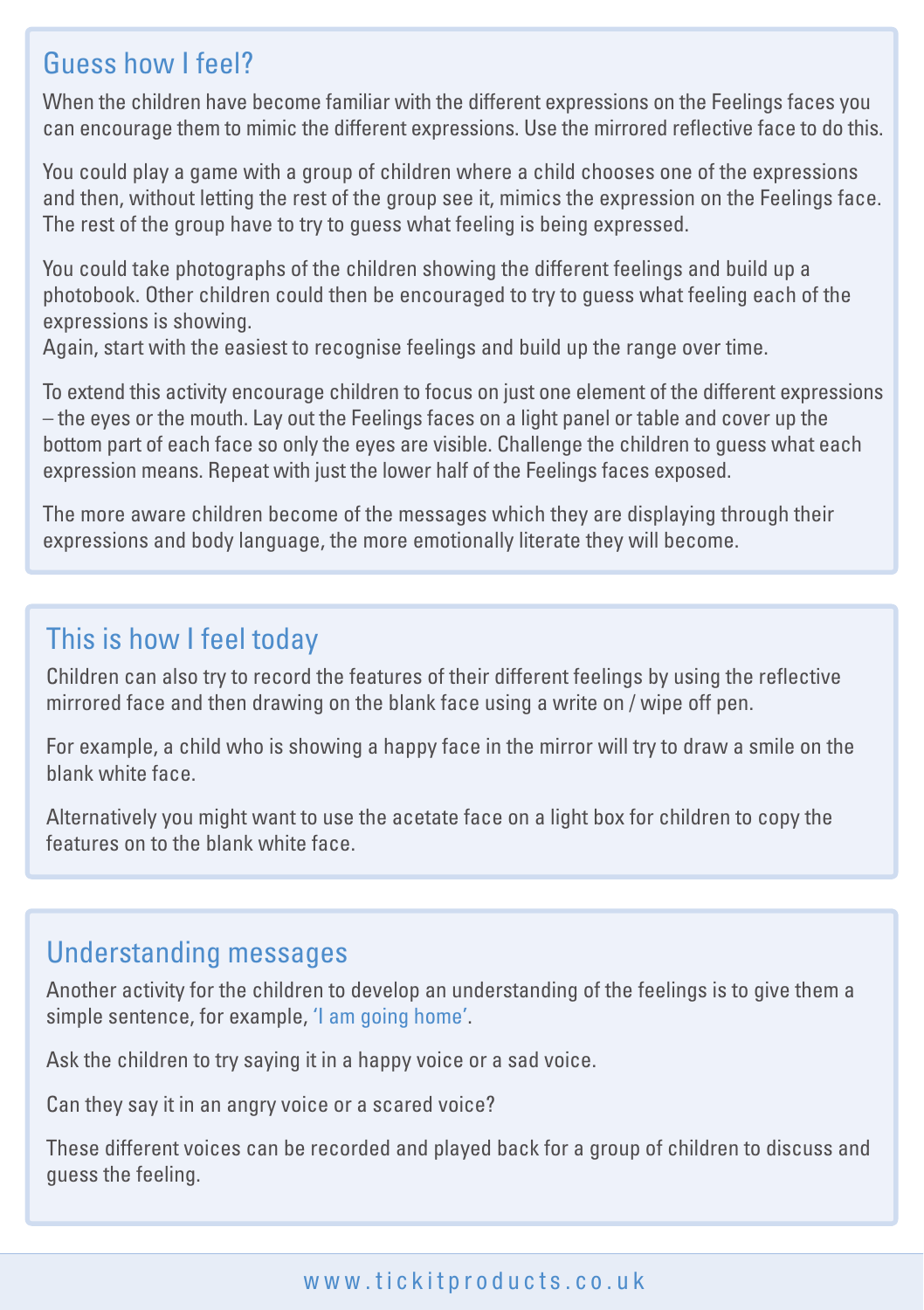#### **Storytelling**

The Understanding Feelings resources make a great starting point for a small group of children to make up a story involving feelings.

Encourage the children to use the Feelings faces to show how the characters in their story react in different situations. Again you may wish to start by using just the happy, sad, angry and scared faces and then introduce different feelings as the children become more proficient.

Older children could be challenged to act out a story through mime, using the Feelings faces to convey their message to the audience.

The Feelings faces are also a useful prompt for stimulating story writing. Try using the acetate faces on a light box to begin a story such as,



#### Body language

As children become more aware of the ways in which we display our feelings they will be developing their skill at reading other people's feelings and emotions. You may want to extend this experience by encouraging children to think about how we display our feelings through the way we move other parts of our bodies, not just our faces.

For example, a child could be encouraged to make up a happy dance or a sad dance and the other children in the group could be challenged to guess the feeling/emotion being displayed.

Again, some of the emotions/feelings will be easier to mime than others, but as children become more proficient they will be able to think of ways to display quite subtle and sophisticated messages through their body language.

Learning how to read these messages in other people is a vital skill for life, useful for everyone.

#### www.tickitproducts.co.uk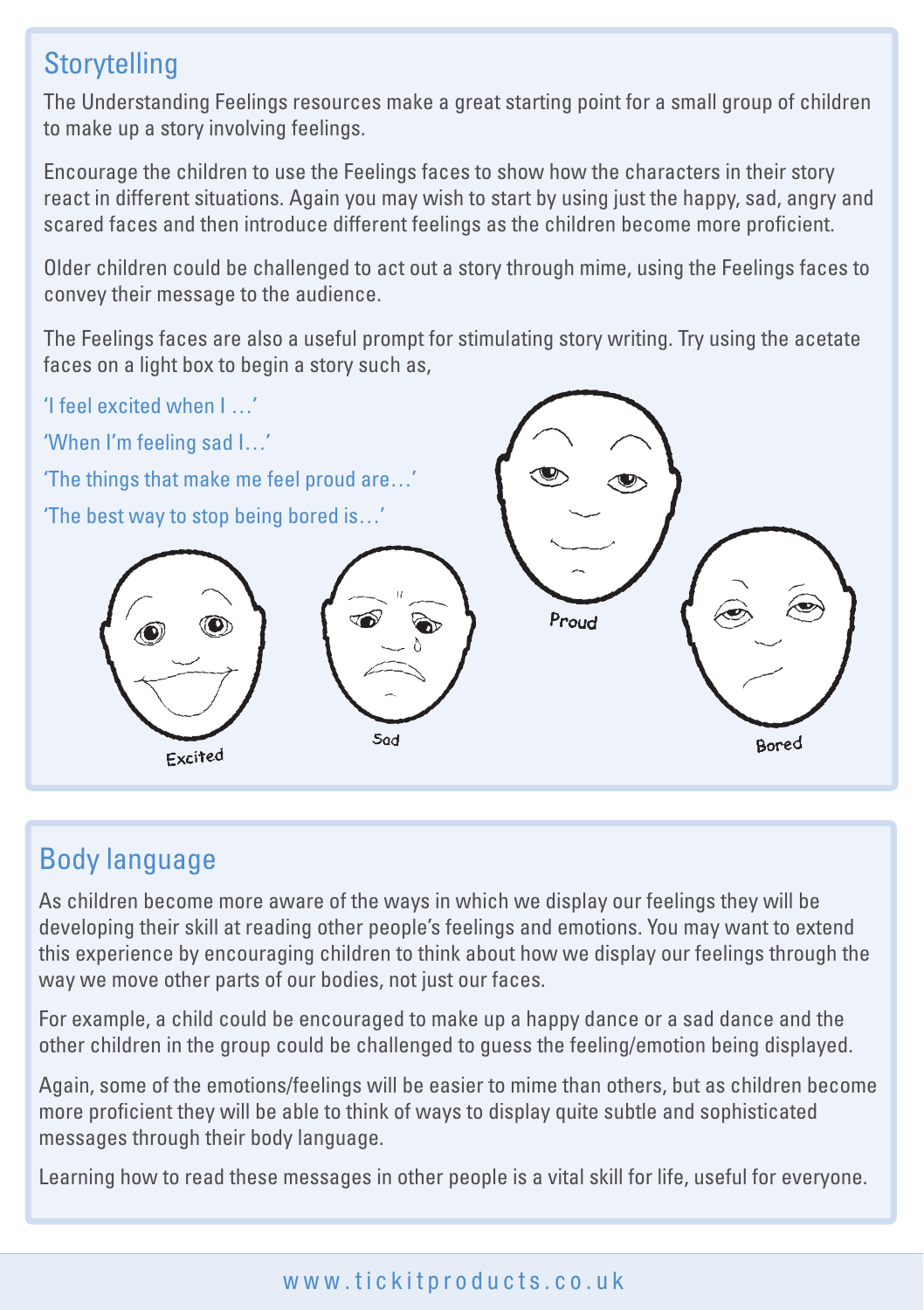#### Using the Emotions poster

Displaying the Emotions poster will enable the children to refer to the different expressions. Adults can prompt the children in different situations to point to how they think they are feeling. Encouraging the children to verbalise their feelings when they are faced with different experiences will enable them to communicate more effectively.

For example, two children who are arguing over a piece of equipment can begin to use the emotions poster to explain, with support, how they are feeling:

'I felt sad when you took the pen off me.'

'I felt angry that you wouldn't let me have the pen so I took it.'

The adults' role is to encourage the children to look at how their behaviour impacted on the other person and for them to discuss how they can resolve the situation.

You may want to use the Emotions poster and the Feelings faces to engage a group of children in discussing the rules needed to ensure you can live and work together harmoniously.

Use the Feelings faces to discuss the effect that different actions/situations may have on people in the group and agree together how to manage these situations for everyone's benefit.